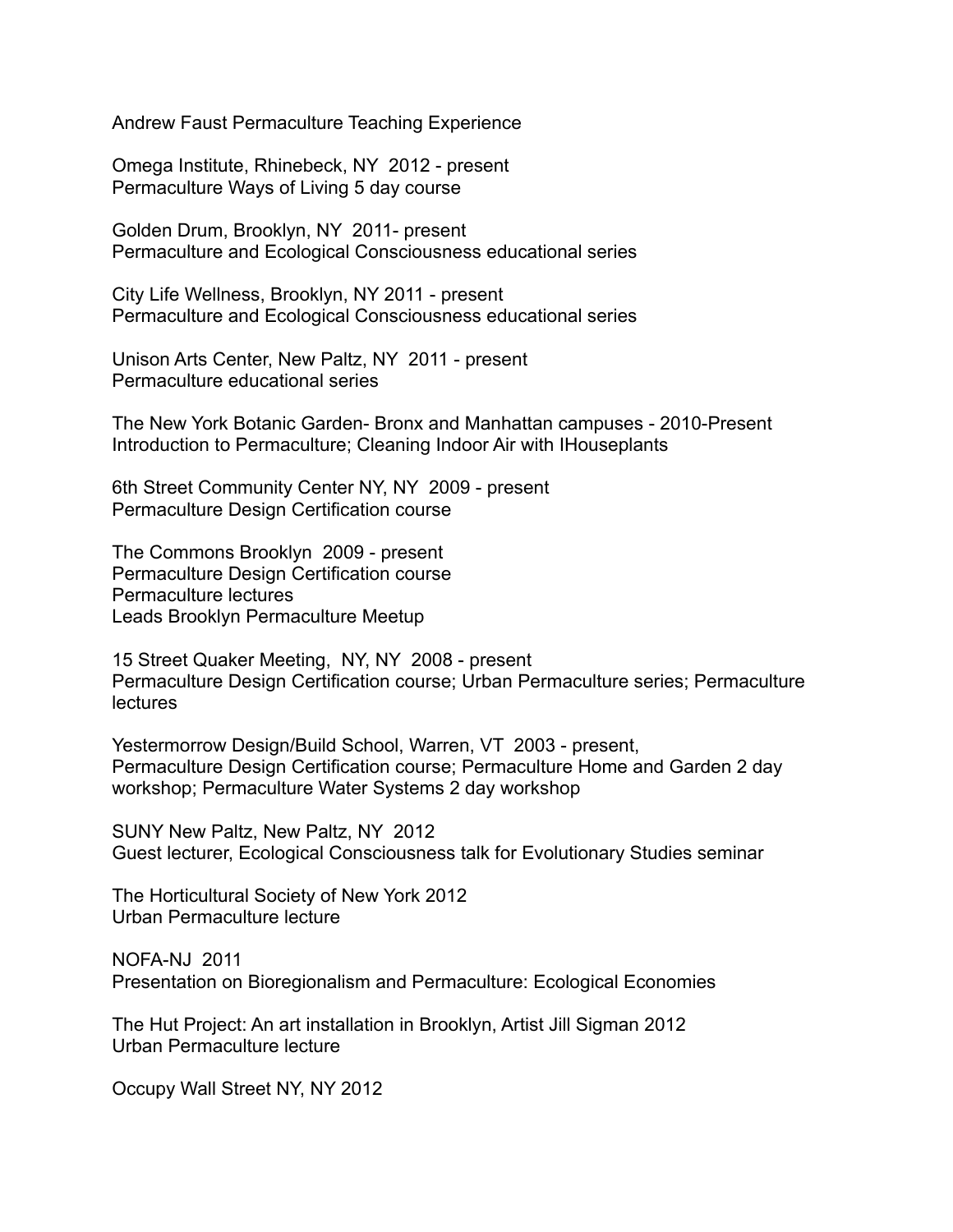Occupy the Economy: A Talk About Bioregional Economies

University of Vermont, Burlington, VT 2011 Guest teacher presenting Permaculture History of Civilization and Toxicology lecture for Permaculture Design Certification course

La Plaza Cultural Community Garden, NY, NY 2011 Urban Permaculture lecture

Newtown Creek Sewage Treatment Plant 2011 Urban Permaculture lecture

NOFA Annual Conference, MA 2011 Bioregionalism and Permaculture: Ecological Economies

Columbia University 2010 Introduction to Permaculture

Blue Stockings Book Store NY, NY 2009 - 2010 Urban Permaculture lecture

Powell House Quaker Retreat Center, Chatham, NY 2010 Fermented food two day workshop

New York University, NY, NY 2009 2010 Adjunct Professor Permaculture Design Certification course through the Gallatin School of Individualized Study

Genesis Farm, NJ 2009 Using Permaculture and Biodynamics in the Orchard 2 day workshop

Hathorn House, Warwick, NY 2009 Permaculture and Biodynamics five day course

Pendle Hill Quaker Retreat Center, Wallingford, PA 2009 Introduction to Permaculture five day course

Open Roads Community Garden NY, NY 2008 Permaculture and Biodynamic gardening series

Coral Street Arts Center, North Philadelphia 2007 Permaculture and Natural Building educational series